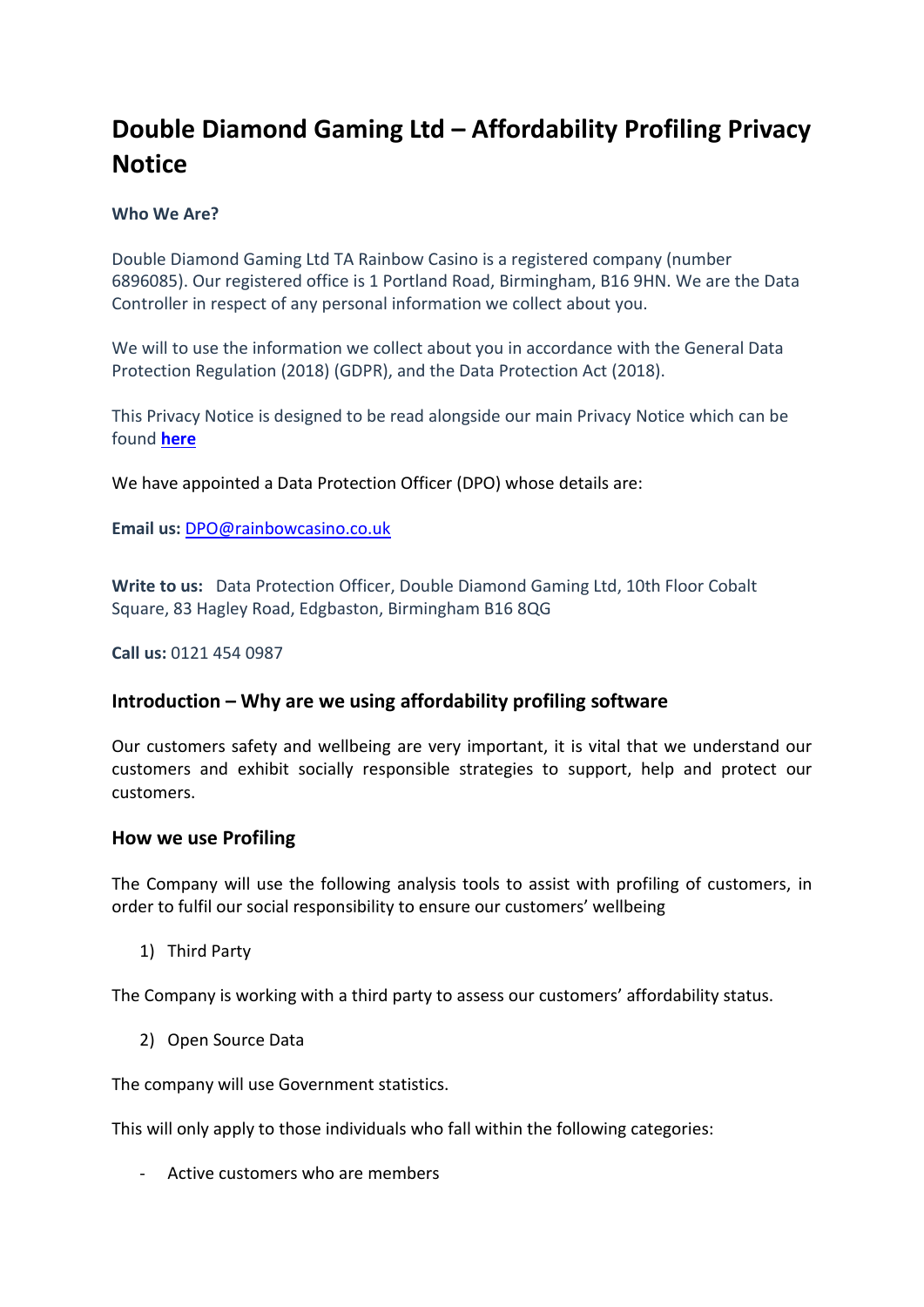The aim of our affordability profiling process is to enable Double Diamond Gaming to protect and support our customers, and also to meet our social responsibility obligations.

## **How will we obtain your personal data for this purpose**

Your personal data is obtained as follows:

1) At the point we entered into a contract with yourselves, at registration, when your personal details, including name, date of birth, address and, email were entered onto our systems.

The personal data used for affordability profiling will usually be collected through the means described [here.](https://rainbowcasino.co.uk/privacy-policies/general-privacy-notice) However, please also see our main Privacy Policy **[here](https://rainbowcasino.co.uk/privacy-policies/general-privacy-notice)** for details of other ways in which we may collect your personal information.

#### **Data Processor**

Double Diamond Gaming Ltd, 1 Portland Road, Edgbaston, Birmingham, B16 9HN will at all times be the data controller in the respect of the personal information covered by this Privacy Notice. However we will use a data processor (the Data Processor) as part of the affordability profiling process and your data will be shared with them for this purpose only.

The Data Processor is Be Bettor, a company incorporated in England and Wales with company number 8404294 whose registered office is at Old Gunn Court, 1 North Street, Dorking RH4 1DE.

The Data Processor acts solely on the instruction of Double Diamond Gaming Ltd as the Data Controller.

## **How will your personal data will be processed**

The affordability profiling process will provide Double Diamond Gaming Ltd with sufficient information to enable them to determine an individual's affordability rating.

## **Processing using Open Source Data**

Analysis will be carried out internally to ascertain an affordability criterion, based on government data and data the company holds on customers. Data with regards to average weekly earnings will be compared to occupation status and Drop, Win and Loss figures to determine an individual's affordability rating.

## **Processing with a Third Party**

This rating will be provided by the Data Processor based on the personal data we share with them.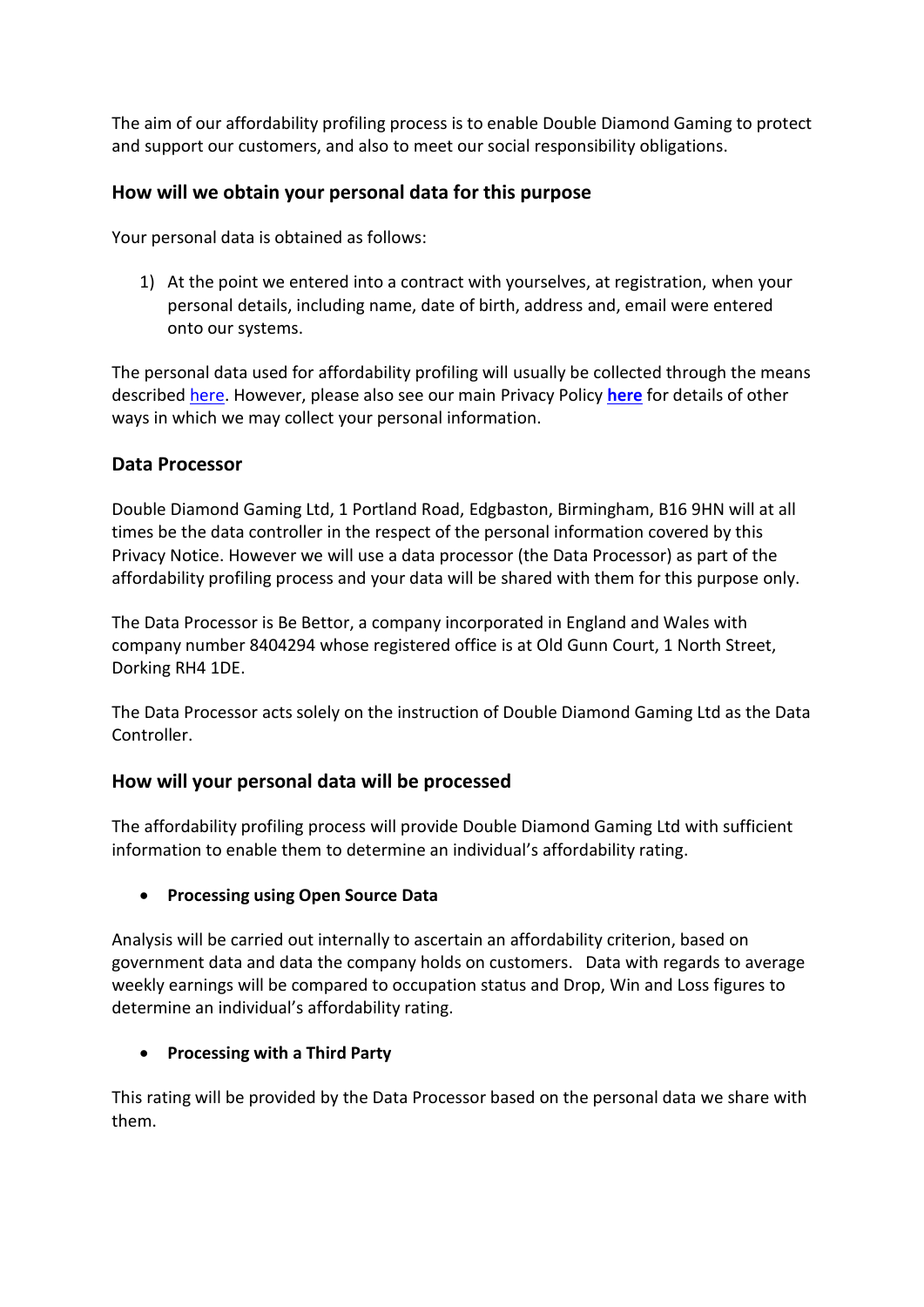The data processed by the Data Processor will include personal data falling into the following categories:

Name, Date of Birth, Address, Phone Number, Email Address, Membership Number, Gaming figures (Drop, Win/Loss)

The data will be used by the Data Processor to produce an affordability score for each customer which is delivered to Double Diamond Gaming Ltd. We will use this information and review it against your profile. If this causes concern and we feel that your spending pattern is incompatible with your affordability score, this may result in an interaction with a Manager, which could include checking on your welfare or asking for more information with regards to your transactions. This process is required in order to ensure that we meet our social responsibilities further to Gambling Commission Guidelines and/or our licensing conditions.

Following completion of the above process we may take a number of actions which could include:

- 1. Allow the business relationship to continue if the affordability criteria is compatible with the data we have collated; or
- 2. Use the data to monitor our relationship to ensure that spend is consistent with the affordability score; or
- 3. Cease or suspend our business relationship.

The above process uses automated technologies to produce an affordability score. However, we do not consider that this process amounts to automated decision making under Article 22 (1) of the GDPR as no decision is made on the basis of the affordability score without some form of human intervention. Further, we do not consider that decisions made further to this process produce legal effects or similarly significant effects.

# **What is the Basis for Processing**

Our lawful basis for processing affordability information will usually be that the processing is necessary for our legitimate interests (or those of a third party). Please see the table below for details of the specific provision relied upon. Due to our regulatory requirements, we are required to take steps to protect the vulnerable and affordability profiling is usually used for this purpose. In some circumstances we may also rely upon legal obligation as a lawful basis for example where processing is necessary to comply with a licensing condition. Double Diamond Gaming Ltd does not usually rely on consent as a lawful basis for processing in connection with the use of information for the purpose of affordability profiling.

| Customer Data                    | <b>GDPR Article</b> | <b>Basis for Processing</b> |
|----------------------------------|---------------------|-----------------------------|
| Personal Data - Active Customers | Article 6-1-f       | Legitimate Interest         |